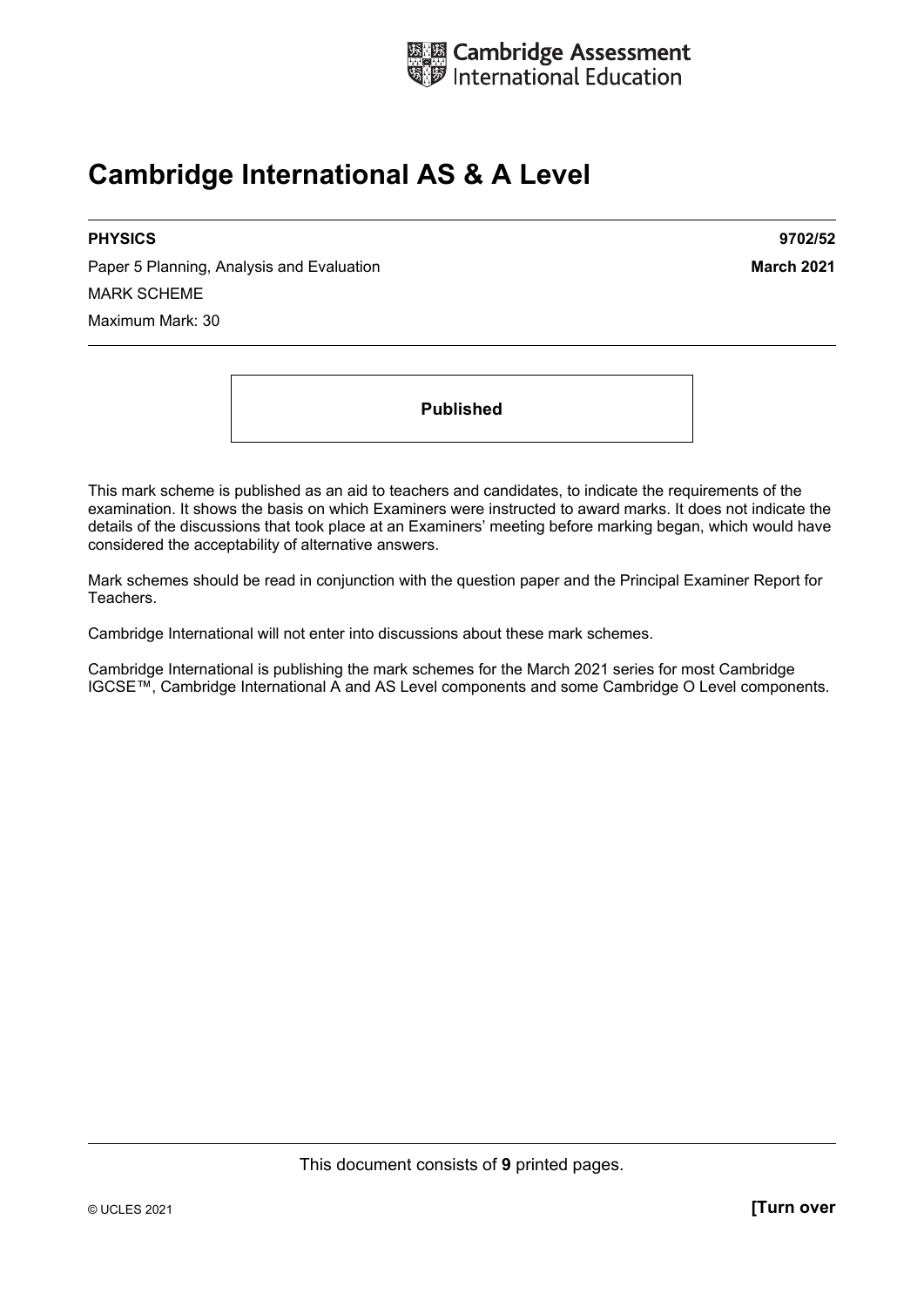#### **Generic Marking Principles**

These general marking principles must be applied by all examiners when marking candidate answers. They should be applied alongside the specific content of the mark scheme or generic level descriptors for a question. Each question paper and mark scheme will also comply with these marking principles.

GENERIC MARKING PRINCIPLE 1:

Marks must be awarded in line with:

- the specific content of the mark scheme or the generic level descriptors for the question
- the specific skills defined in the mark scheme or in the generic level descriptors for the question
- the standard of response required by a candidate as exemplified by the standardisation scripts.

GENERIC MARKING PRINCIPLE 2:

Marks awarded are always **whole marks** (not half marks, or other fractions).

GENERIC MARKING PRINCIPLE 3:

Marks must be awarded **positively**:

- marks are awarded for correct/valid answers, as defined in the mark scheme. However, credit is given for valid answers which go beyond the scope of the syllabus and mark scheme, referring to your Team Leader as appropriate
- marks are awarded when candidates clearly demonstrate what they know and can do
- marks are not deducted for errors
- marks are not deducted for omissions
- answers should only be judged on the quality of spelling, punctuation and grammar when these features are specifically assessed by the question as indicated by the mark scheme. The meaning, however, should be unambiguous.

GENERIC MARKING PRINCIPLE  $4<sup>T</sup>$ 

Rules must be applied consistently, e.g. in situations where candidates have not followed instructions or in the application of generic level descriptors.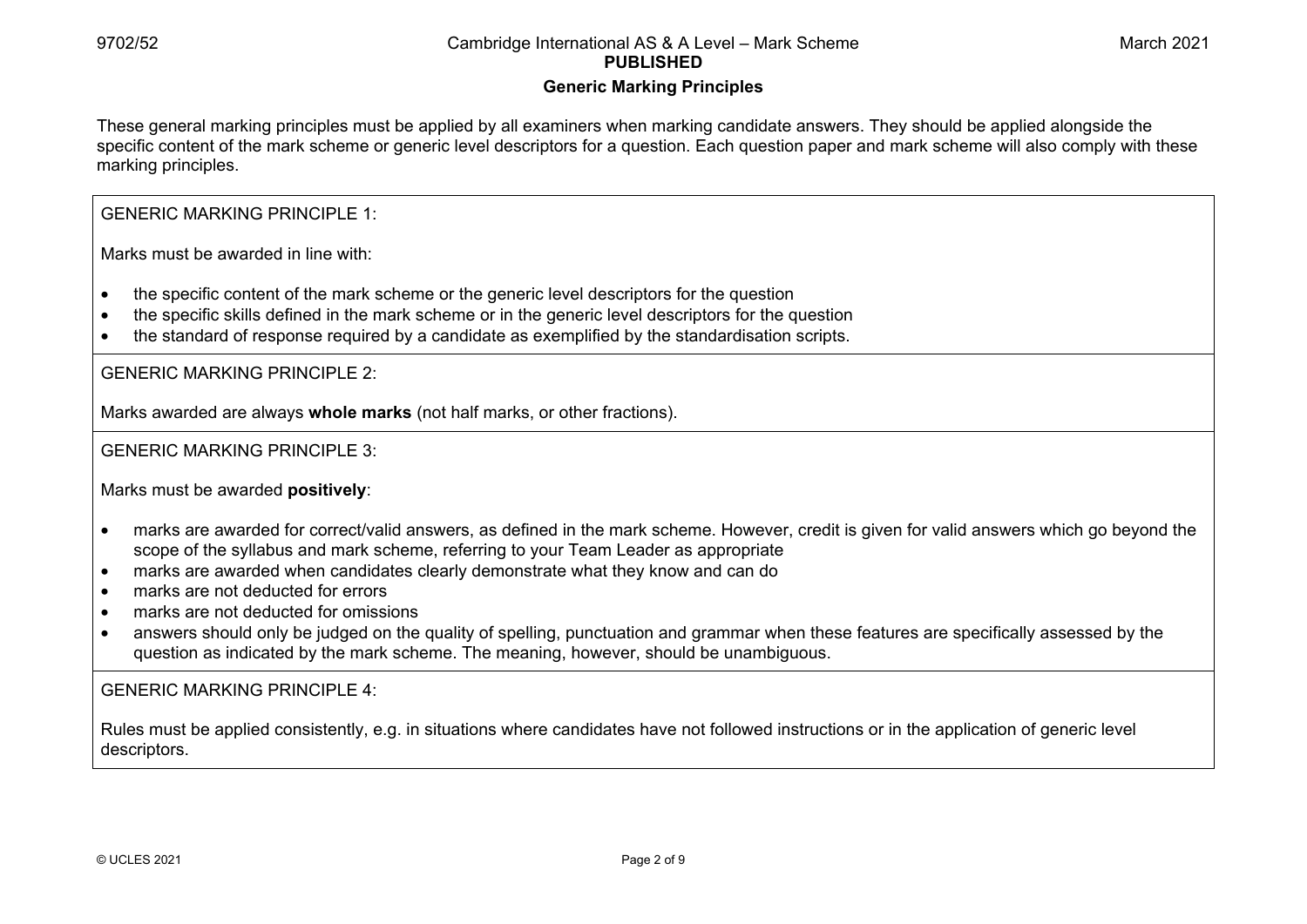#### GENERIC MARKING PRINCIPLE 5:

Marks should be awarded using the full range of marks defined in the mark scheme for the question (however; the use of the full mark range may be limited according to the quality of the candidate responses seen).

#### GENERIC MARKING PRINCIPLE 6:

Marks awarded are based solely on the requirements as defined in the mark scheme. Marks should not be awarded with grade thresholds or grade descriptors in mind.

### **Science-Specific Marking Principles**

- 1 Examiners should consider the context and scientific use of any keywords when awarding marks. Although keywords may be present, marks should not be awarded if the keywords are used incorrectly.
- 2 The examiner should not choose between contradictory statements given in the same question part, and credit should not be awarded for any correct statement that is contradicted within the same question part. Wrong science that is irrelevant to the question should be ignored.
- 3 Although spellings do not have to be correct, spellings of syllabus terms must allow for clear and unambiguous separation from other syllabus terms with which they may be confused (e.g. ethane / ethene, glucagon / glycogen, refraction / reflection).
- 4 The error carried forward (ecf) principle should be applied, where appropriate. If an incorrect answer is subsequently used in a scientifically correct way, the candidate should be awarded these subsequent marking points. Further guidance will be included in the mark scheme where necessary and any exceptions to this general principle will be noted.

#### 5 'List rule' guidance

For questions that require *<sup>n</sup>* responses (e.g. State **two** reasons …):

- The response should be read as continuous prose, even when numbered answer spaces are provided.
- Any response marked *ignore* in the mark scheme should not count towards *n*.
- Incorrect responses should not be awarded credit but will still count towards *n*.
- Read the entire response to check for any responses that contradict those that would otherwise be credited. Credit should **not** be awarded for any responses that are contradicted within the rest of the response. Where two responses contradict one another, this should be treated as a single incorrect response.
- Non-contradictory responses after the first *n* responses may be ignored even if they include incorrect science.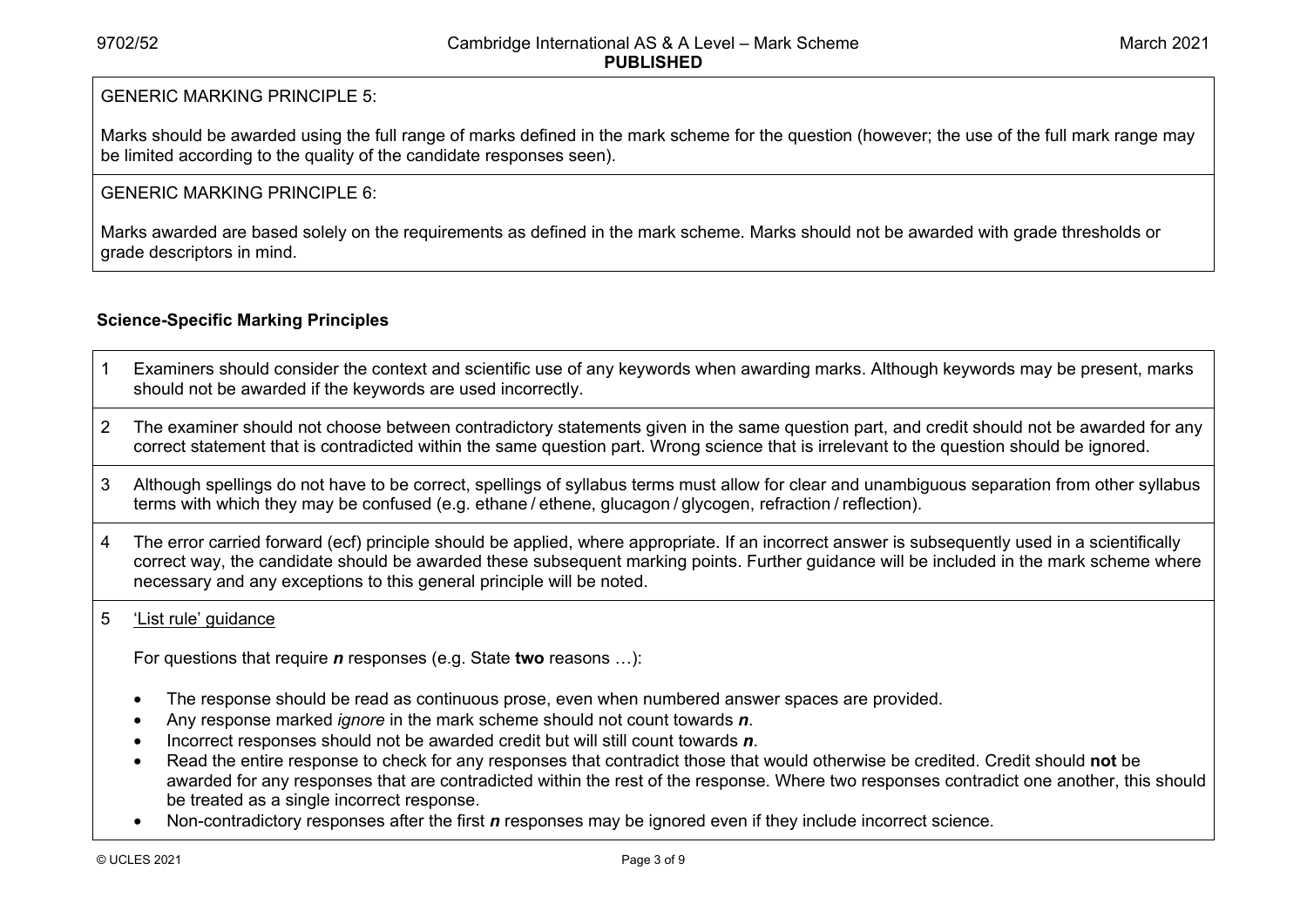#### 6 Calculation specific guidance

Correct answers to calculations should be given full credit even if there is no working or incorrect working, **unless** the question states 'show your working'.

For questions in which the number of significant figures required is not stated, credit should be awarded for correct answers when rounded by the examiner to the number of significant figures given in the mark scheme. This may not apply to measured values.

For answers given in standard form (e.g. *a* × 10<sup>*n*</sup>) in which the convention of restricting the value of the coefficient (*a*) to a value between 1 and 10 is not followed, credit may still be awarded if the answer can be converted to the answer given in the mark scheme.

Unless a separate mark is given for a unit, a missing or incorrect unit will normally mean that the final calculation mark is not awarded. Exceptions to this general principle will be noted in the mark scheme.

7 Guidance for chemical equations

Multiples / fractions of coefficients used in chemical equations are acceptable unless stated otherwise in the mark scheme.

State symbols given in an equation should be ignored unless asked for in the question or stated otherwise in the mark scheme.

#### **General Marking Points**

When marking at the computer:

- ensure your sitting position is comfortable
- take regular breaks
- don't mark when very tired
- try to mark some scripts every day
- don't leave it all to the last minute
- there may not be sufficient scripts in the pot if you are the last to finish!

#### **Check Blank Pages e.g. pages 2 and 5 and Additional Objects:**

Before marking each script check any blank pages at the end for student answers and add some annotation to show the page has been viewed. It is useful to highlight any written notes.

#### **Annotations**

etc.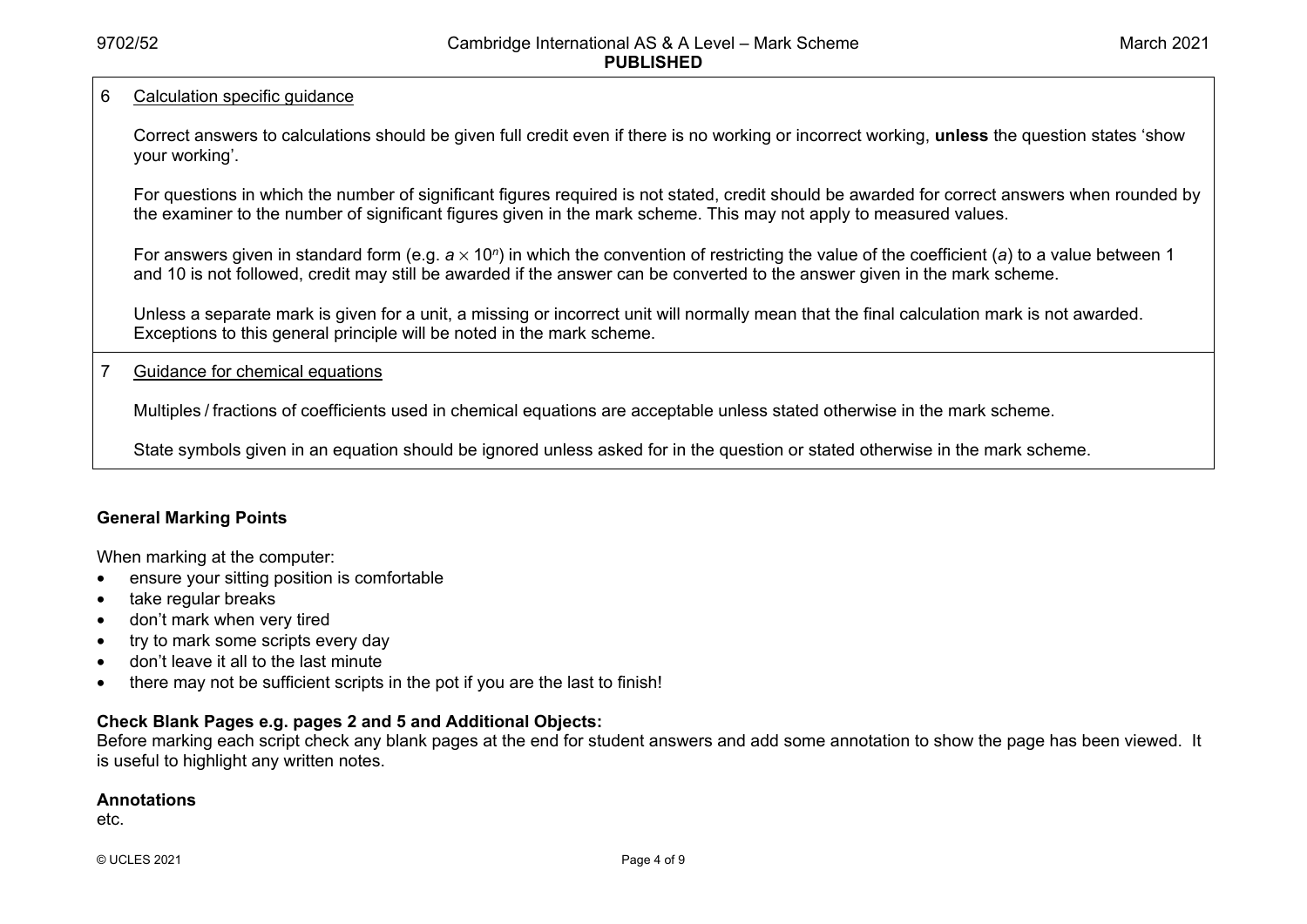| Question | <b>Answer</b>                                                                                                                                                                                                                                 | <b>Marks</b> |
|----------|-----------------------------------------------------------------------------------------------------------------------------------------------------------------------------------------------------------------------------------------------|--------------|
| 1        | Defining the problem                                                                                                                                                                                                                          |              |
|          | Mass of cylinder $m$ is the independent variable and period $T$ is the dependent variable, or vary mass of cylinder $m$ and<br>measure period T.                                                                                              | 1            |
|          | Keep radius of cylinder constant.                                                                                                                                                                                                             | 1            |
|          | <b>Methods of data collection</b>                                                                                                                                                                                                             |              |
|          | Labelled diagram of workable experiment including:<br>beaker with (cooking) oil on a bench or container supported by stand where stand is on a bench<br>cylinder partially submerged in (cooking) oil<br>cylinder and (cooking) oil labelled. | $\mathbf 1$  |
|          | Method to determine mass $m$ of cylinder, e.g. use a (top pan) balance.                                                                                                                                                                       | 1            |
|          | Method to determine period or $T$ , e.g. use a stopwatch / timer to time oscillations.                                                                                                                                                        | 1            |
|          | Method to determine diameter of cylinder, e.g. micrometer or calliper                                                                                                                                                                         | 1            |
|          | <b>Method of Analysis</b>                                                                                                                                                                                                                     |              |
|          | Plots a graph of $T^2$ against m.<br>(Allow other valid graphs, e.g. $\lg T$ against $\lg m$ )                                                                                                                                                | 1            |
|          | Relationship valid if a straight line passing through the origin is produced.<br>(Allow gradient = 0.5 for log $T$ against log $m$ ).                                                                                                         | 1            |
|          | $4\pi$<br>$K = \frac{4H}{\text{gradient} \times \sigma r^2}$<br>$(K = \frac{4\pi}{10^{2\times y\text{-intercept}} \times \sigma r^2}$ for lg T against lg m).                                                                                 | $\mathbf 1$  |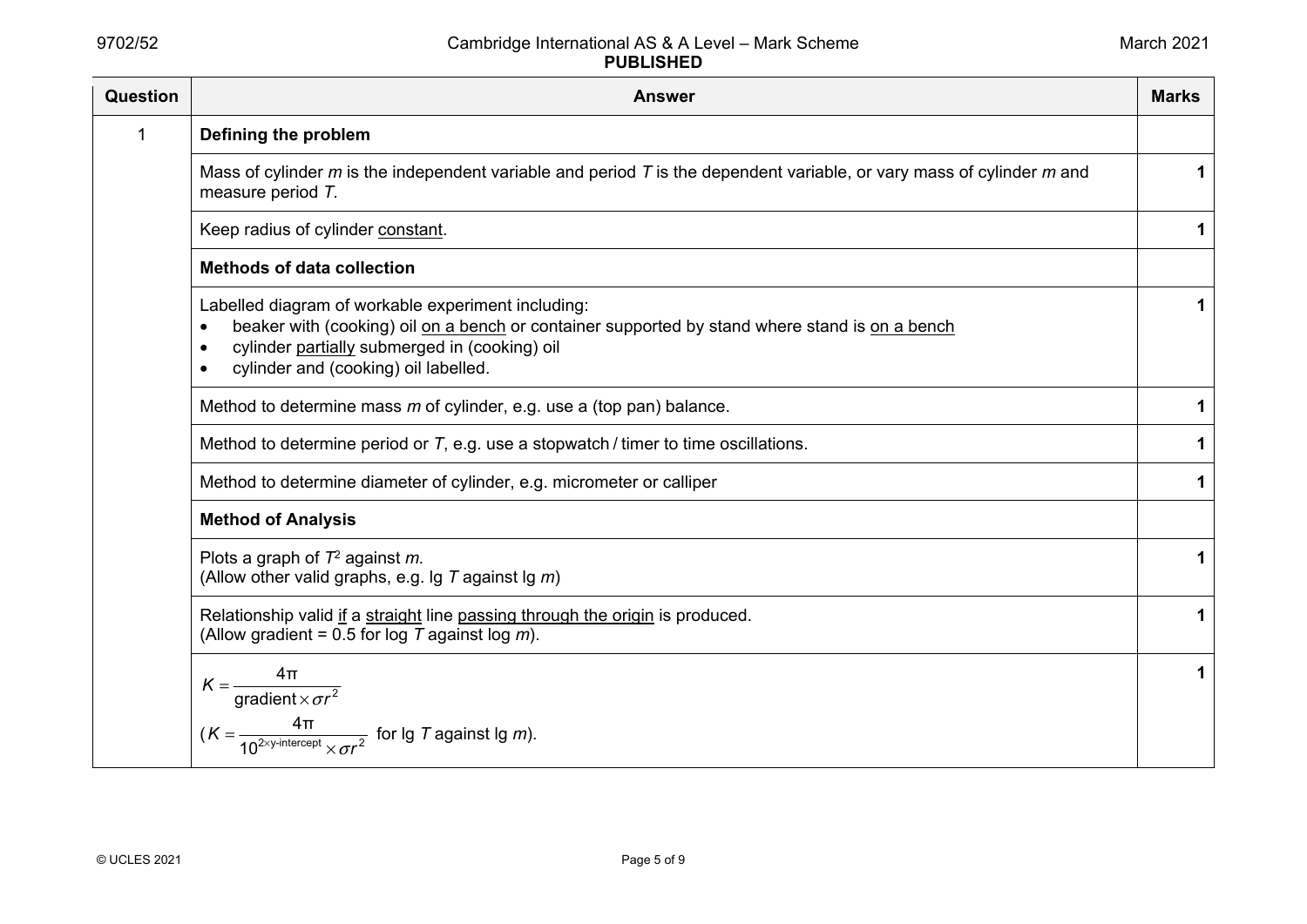| <b>Question</b> | <b>Answer</b>                                                                                                                                                   | <b>Marks</b>    |
|-----------------|-----------------------------------------------------------------------------------------------------------------------------------------------------------------|-----------------|
| 1               | Additional detail including safety considerations                                                                                                               | 6               |
|                 | Max 6                                                                                                                                                           |                 |
|                 | Use gloves to prevent oil contacting skin / slippery hands OR<br>Perform experiment in a tray to prevent oil spillages.                                         | D <sub>1</sub>  |
|                 | Keep density / temperature of the (cooking) oil constant or keep $\sigma$ constant.                                                                             | D <sub>2</sub>  |
|                 | Mass of oil = mass of beaker and oil – mass of beaker and<br>use a measuring cylinder to determine the volume of the oil.<br>Do not accept (calibrated) beaker. | D <sub>3</sub>  |
|                 | Methods to measure volume of oil and determine mass of oil and use equation density $\sigma$ = mass / volume for<br>measurements.                               | D4              |
|                 | Time n oscillations and divide $nT$ by n<br>where $n \geqslant 5$ .                                                                                             | D <sub>5</sub>  |
|                 | Description of method of counting oscillations with position of fiducial mark / mark on cylinder / beaker / fixed point shown in<br>diagram.                    | D <sub>6</sub>  |
|                 | Repeat experiment for each value of $m$ and average $T$ .                                                                                                       | D7              |
|                 | $r =$ diameter / 2 provided diameter measured.                                                                                                                  | D <sub>8</sub>  |
|                 | Repeat measurements of diameter in different directions and average.                                                                                            | D <sub>9</sub>  |
|                 | Wait for oscillations to become even / steady.                                                                                                                  | D <sub>10</sub> |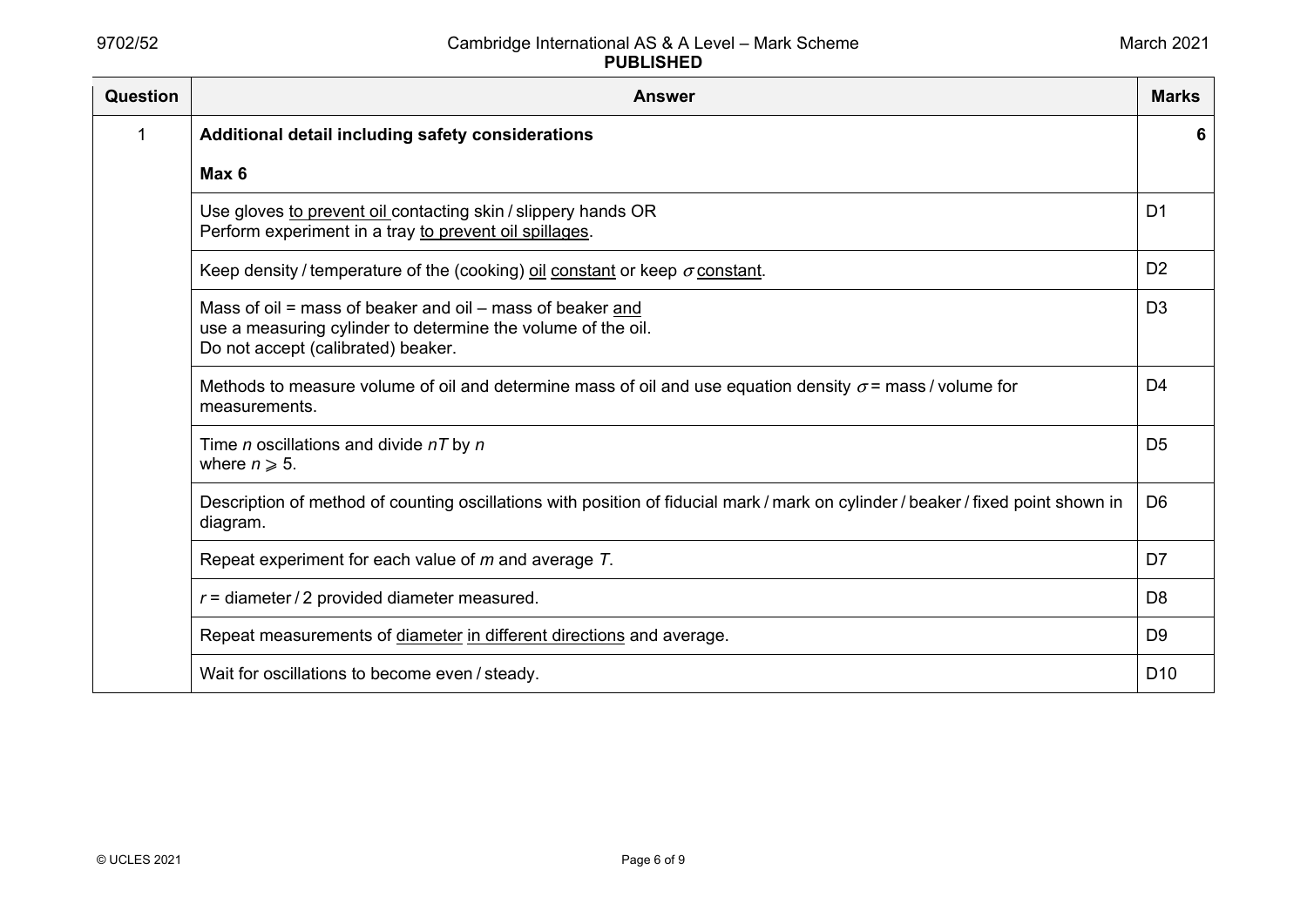| <b>Question</b> | <b>Answer</b>                                                                                                                                                          | <b>Marks</b> |
|-----------------|------------------------------------------------------------------------------------------------------------------------------------------------------------------------|--------------|
| 2(a)            | Gradient = $\frac{1}{2}$<br>2uA                                                                                                                                        | 1            |
|                 | y-intercept = $\frac{1}{6}$                                                                                                                                            |              |
| 2(b)            | 0.046                                                                                                                                                                  |              |
|                 | 0.052                                                                                                                                                                  |              |
|                 | 0.062                                                                                                                                                                  |              |
|                 | 0.072                                                                                                                                                                  |              |
|                 | 0.080                                                                                                                                                                  |              |
|                 | 0.088                                                                                                                                                                  |              |
|                 | First mark for values of $\frac{1}{v}$ /s cm <sup>-1</sup> ; allow 3sf.                                                                                                | 1            |
|                 | Second mark for absolute uncertainties from<br>$\pm$ 0.003 to $\pm$ 0.004.                                                                                             | 1            |
| 2(c)(i)         | Six points plotted correctly.<br>Must be accurate to the nearest half small square. Diameter of points must be less than half a small square.                          | $\mathbf 1$  |
|                 | Error bars in $\frac{1}{V}$ plotted correctly.<br>All error bars to be plotted. Total length of bar must be accurate to less than half a small square and symmetrical. | $\mathbf{1}$ |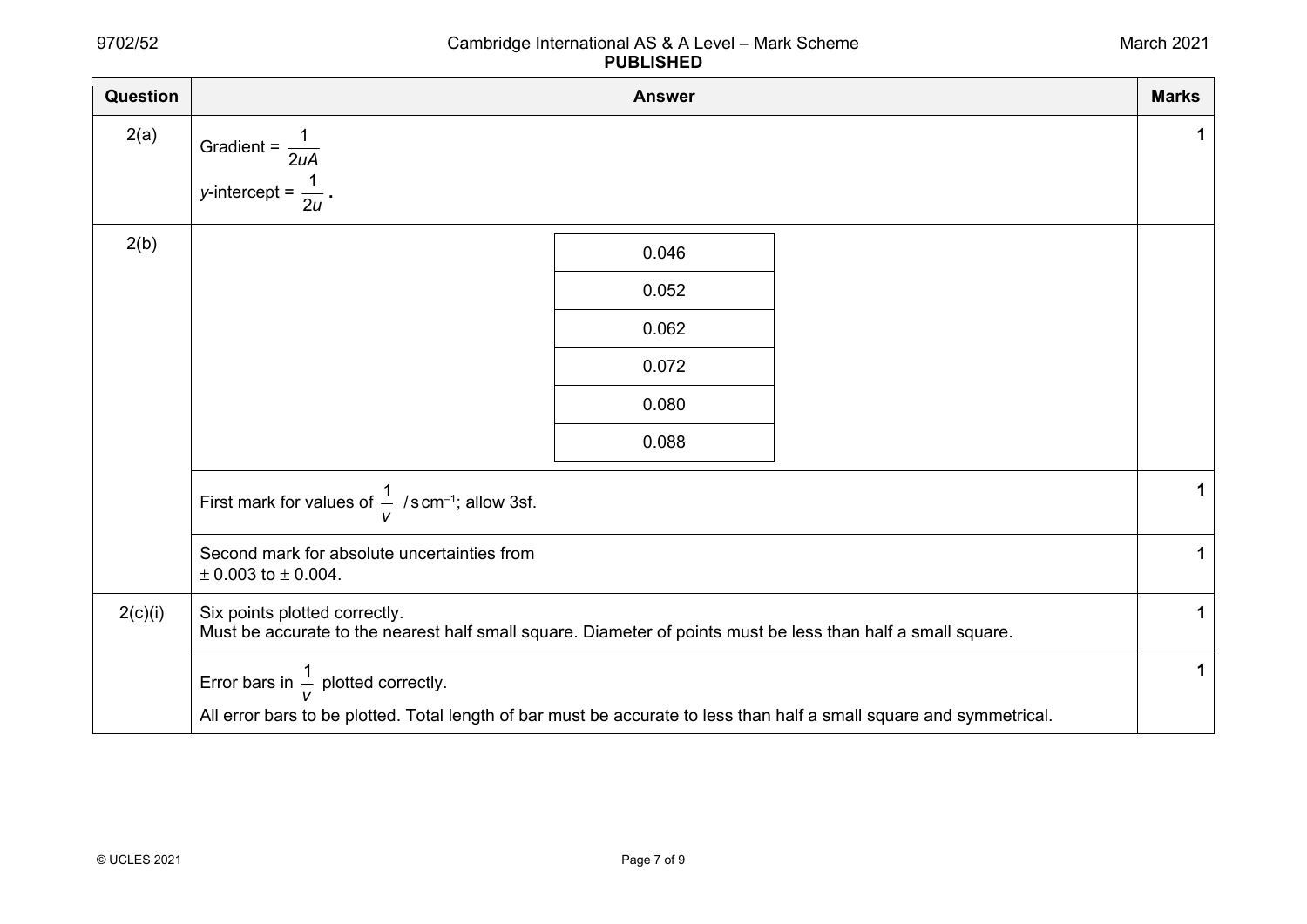| <b>Question</b> | <b>Answer</b>                                                                                                                                                                                                                                                                          | <b>Marks</b> |
|-----------------|----------------------------------------------------------------------------------------------------------------------------------------------------------------------------------------------------------------------------------------------------------------------------------------|--------------|
| 2(c)(ii)        | Line of best fit drawn.<br>Points must be balanced.<br>Do not allow line from top plot to bottom plot.<br>Line must pass between<br>(320, 0.050) and (345, 0.050) and between (795, 0.085) and (815, 0.085).                                                                           | 1.           |
|                 | Worst acceptable line drawn.<br>Steepest or shallowest possible line.<br>Mark scored only if all error bars are plotted.                                                                                                                                                               |              |
| 2(c)(iii)       | Gradient determined with clear substitution of data points into $\Delta y / \Delta x$ ; distance between data points must be at least half<br>the length of the drawn line.                                                                                                            |              |
|                 | Gradient of WAL determined and<br>uncertainty = (gradient of line of best fit $-$ gradient of worst acceptable line)<br>or<br>uncertainty = $\frac{1}{2}$ (steepest worst line gradient – shallowest worst line gradient)                                                              |              |
| 2(c)(iv)        | y-intercept determined by substitution of correct point into $y = mx + c$                                                                                                                                                                                                              | 1            |
|                 | y-intercept of worst acceptable line determined by substitution into $y = mx + c$ .<br>uncertainty = y-intercept of line of best fit $-$ y-intercept of worst acceptable line, or<br>uncertainty = $\frac{1}{2}$ (steepest worst line y-intercept – shallowest worst line y-intercept) | 1            |
|                 | Do not accept ecf from false origin method.                                                                                                                                                                                                                                            |              |